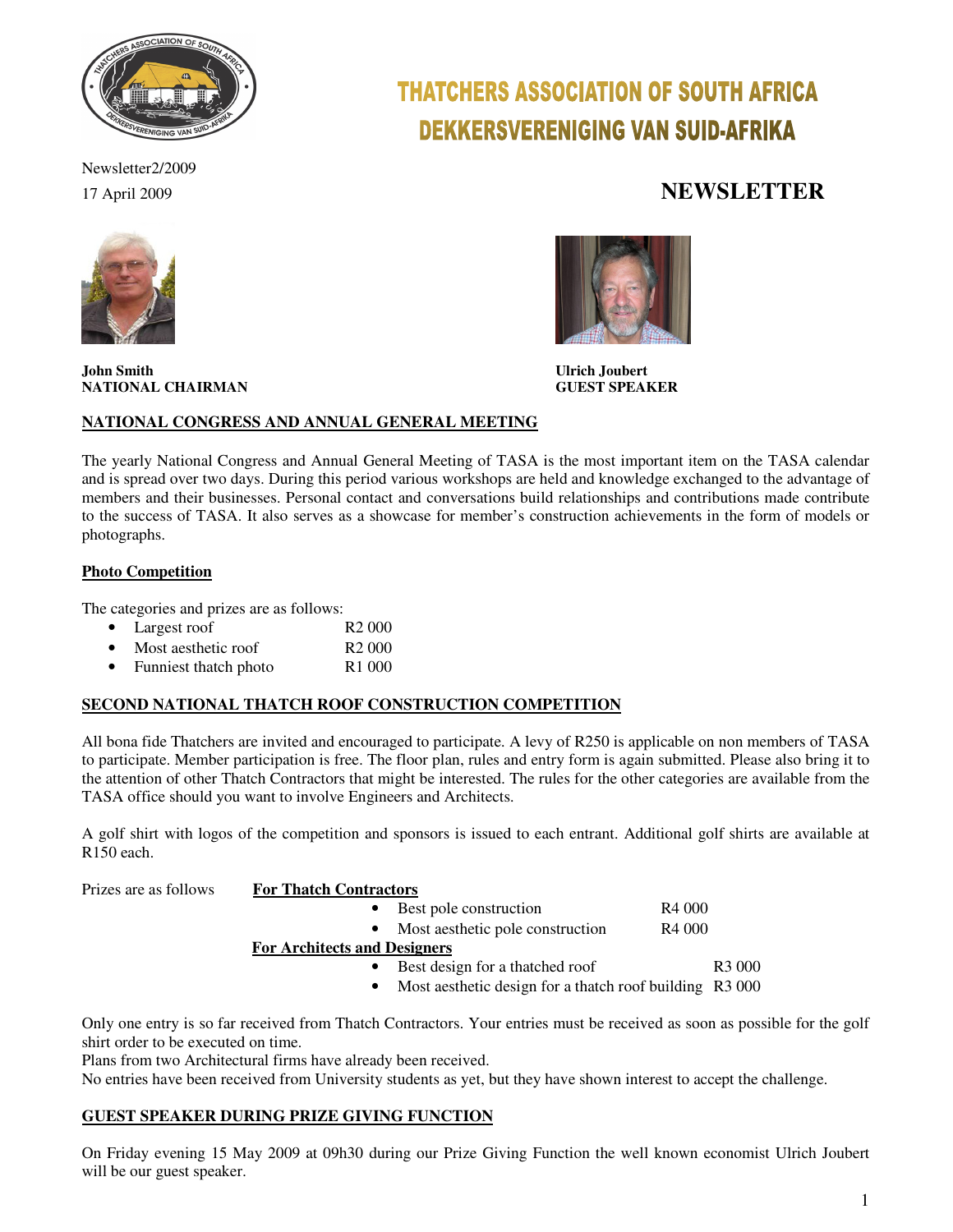He hails from the Cape and his experience was shaped in the Civil Service, State Corporations and the Bank Sector. He was the Group Economist of Transnet during the period 1989 to 2006. At present he is attached to Kruger International.

He serves at present on the management of the AHI and is a past Chairman of the Johannesburg Afrikaanse Sakekamer. He is also a frequent contributor to the media, radio and TV. He is so far the only Economist to win the Beeld /ABSA Economist of the Year Award. Three times.

### **REGIONAL MANAGEMENT TEAMS**

(Natal, Mpumalanga & South East Limpopo's management teams must still be elected)

#### **Western Cape**



From the left: Christiaan Munnik : Vice Chairman Dirk Oosthuizen : Chairman Willem Prinsloo : Secretary

#### **Gauteng**



From the left: Cobus Maritz : Secretary Will Andrews : Vice Chairman Darren Wilson : Chairman

#### **North West**



From the left: Hennie van Rensburg : Chairman Sias Botha : Secretary Hein Lorenzen : Vice Chairman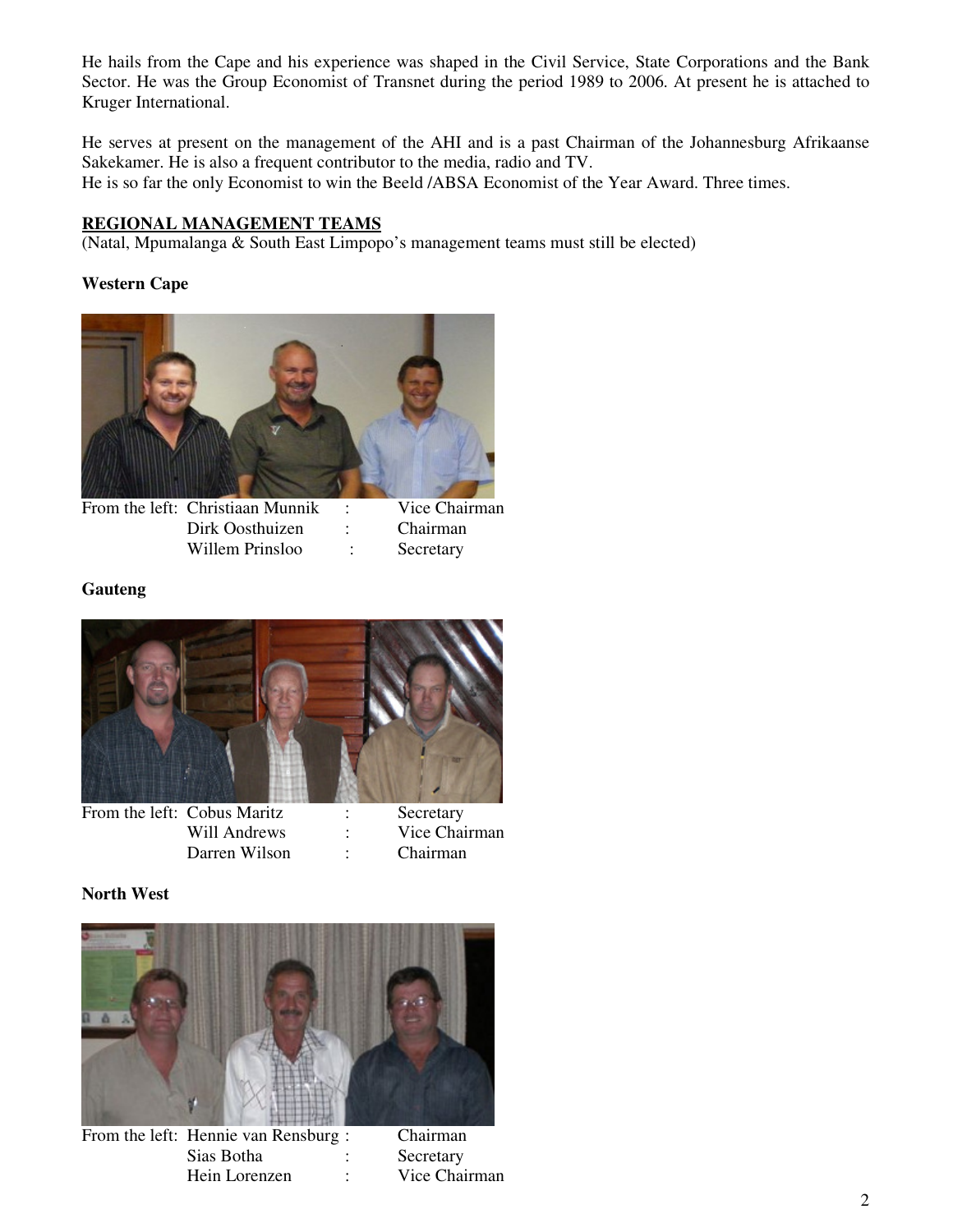We want to express our sincere appreciation to the 2008 Regional management teams for their dedicated service. We trust that the members that were not reelected will still be actively involved as in the past

We also want to congratulate the members of the newly elected teams. Major challenges and opportunities are awaiting TASA this year Our members must consider themselves as the bricks of the TASA building and the regional management acts as the mortar that holds the building together

#### **ELECTION OF EXECUTIVE COMMITTEE**

The Executive Committee comprises of the National Chairman, National Vice Chairman, treasurer and Executive officer

The present National Committee, comprising of the Regional Chairmen, elects during a National Committee meeting to be held on the  $15<sup>th</sup>$  May 2009, office bearers for the above positions among themselves. The Executive Officer is an employee and is not elected.

The newly appointed Executive Committee will be introduced at the Prize Giving Function on Friday evening 15 May 2009.

*The newly elected management will take office officially after the AGM on the 16 May 2009. A Regional management meeting will take place immediately after the AGM. We therefore expect all the Chairmen, Vice Chairmen and Secretaries to attend. This meeting is not for the Regional Chairmen members only, but for all the management members as indicated above.* 

#### **RESERVATIONS FOR THE NATIONAL CONGRESS AND AGM**

A reservations form and program is provided herewith.

Information regarding hotels and guest house reservations close to the CSIR is available from the TASA office.

We depend on your presence and look forward to receive you at this special event.

Kind regards

John Smith

**NATIONAL CHAIRMAN** Thatchers Association of South Africa Mobile 083 283 8429

P O Box 13334 Fax 086 6409 151<br> **CLUBVIEW** Email admin@sa-tha 0014 Website www.sa-thatchers.co.za

Email admin@sa-thatchers.co.za